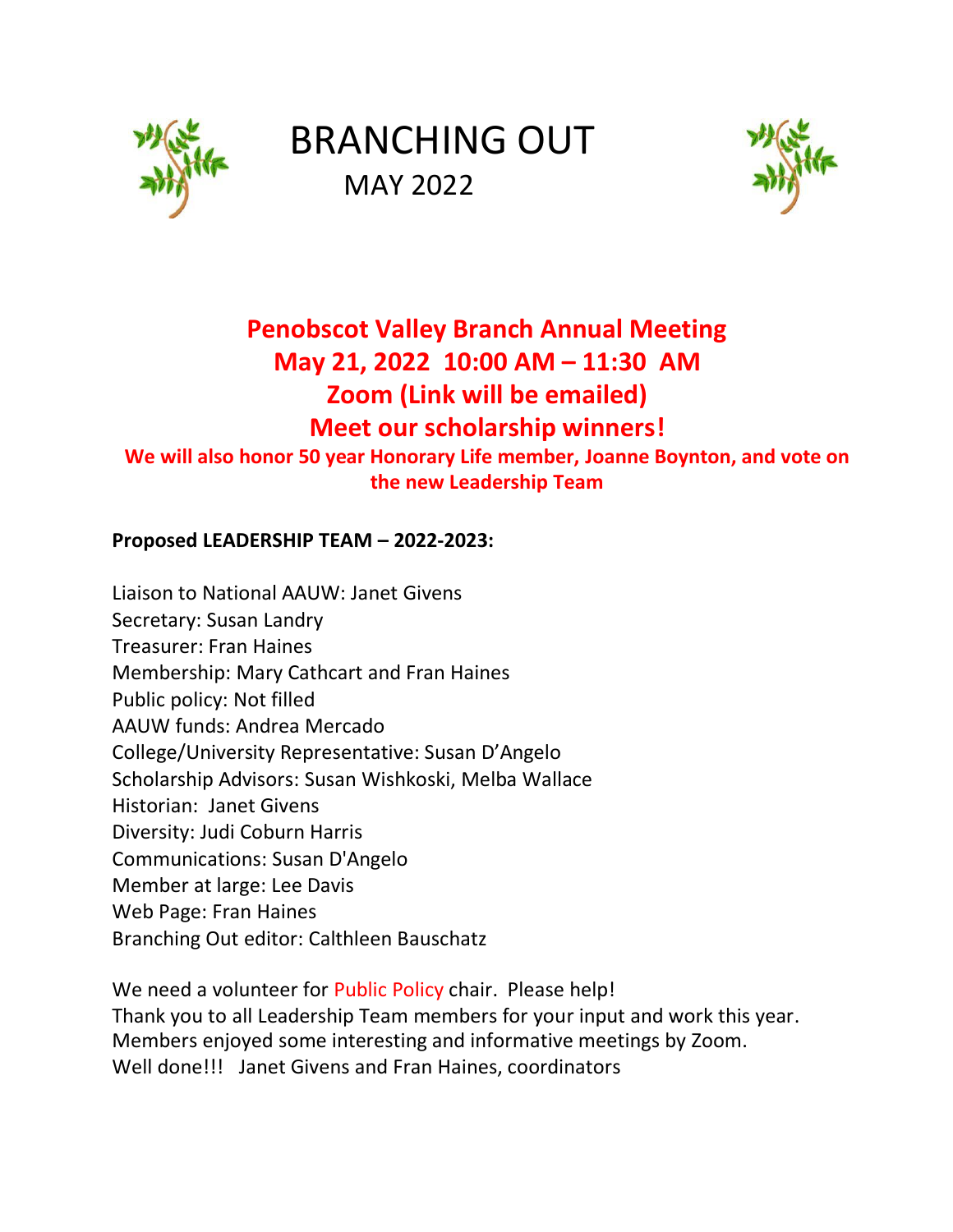#### **DUES ARE DUE!!!!!!!**

With an increase in National dues, total dues are now \$92 (\$67 National; \$15 State, \$10 Branch) payable now. All but \$3 of our annual dues remain tax deductible. While national is revamping its member website, please pay your \$92 dues by check made out to AAUW Penobscot Valley and sent to Fran Haines, 24 Page Place, Orono ME 04473. Please email or call if you have questions: [fahaines1@gmail.com](mailto:fahaines1@gmail.com) Tel. 207-866-3486

#### **PIZZA AND POLITICS**

Next Meeting: Wednesday, June 15 , 2022 Though on hold for May, Pizza and Politics will resume on the third Wednesday in June - June 15 at 4:30 pm. We hope to meet outside and in person to share our perspectives on politics. If you have not participated in this



lively discussion group, do yourself a favor and join us. It is always informative and fun. We will also meet on July 20, August 17 and September 21. Hope to see you soon.

#### **FUNDRAISING – Thank you!**

Our branch members contributed \$1375 towards the scholarship fund. Our scholarship recipients are always very grateful for our support.

We need to think of other fundraising ideas!! We've talked about having a simplified garage sale this summer. If you are still downsizing and have any books to contribute, let us know. Susan Wishkoski: [wishkoskisusan@gmail.com](mailto:wishkoskisusan@gmail.com) or Fran Haines: [fahaines1@gmail.com](http://fahaines1@gmail.com/)

Don't forget to take your deposit bottles and cans to **Burby and Bates** in Orono. Let them know to deposit the refunds into the Penobscot Valley Branch account.

#### **AAUW OF MAINE - STATE VIRTUAL CONVENTION MAY 18, 2022 – 7 PM**

Join Lisa Maatz for a presentation titled "Advocacy in Challenging Times." Maatz is Senior Advisor at Ohio Citizen Action. Previously she was the Vice President of Government Relations and Advocacy at the national office of AAUW, a position she held for 15 years. **Date**: **May 18, 2022 Time: 7 PM** (EDT) Informal socializing starting at 6:45 PM Zoom: (link will be distributed closer to the date). Historical Note: Our Penobscot Valley branch hosted Lisa at our October 2009 branch meeting and again at the 2015 Maine State Convention in Orono.